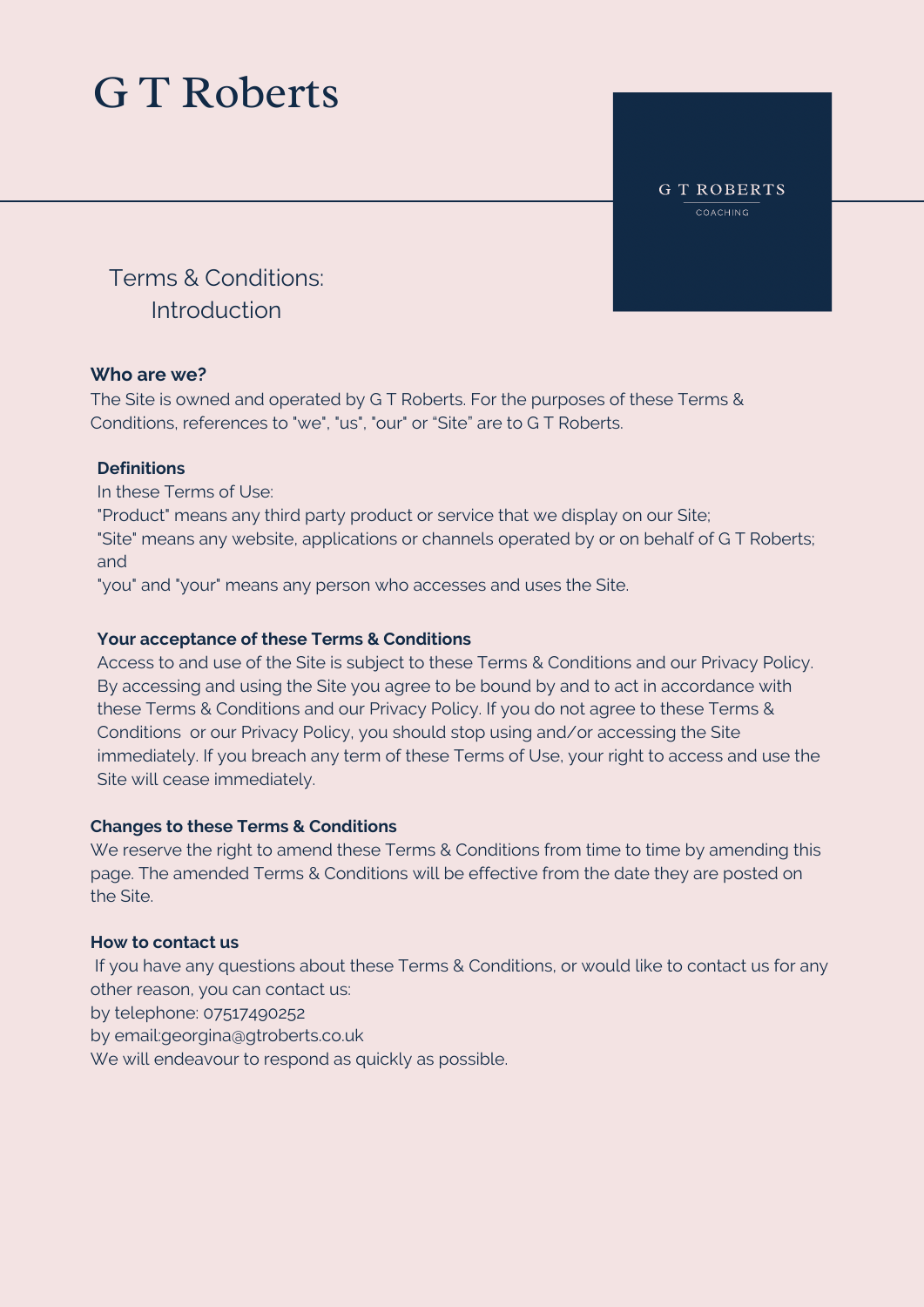**GT ROBERTS** COACHING

Terms & Conditions: Our site

### **Our service**

We provide an online service which enables you to book lessons online, as well as access articles, interviews and videos by and with Georgina Roberts. These are free for you to use and no affiliate links are used on our Site.

### **Permitted use**

a. The Site is for your personal, non-commercial use only. They may only be accessed and used by a private individual. Access to and use of the Site other than for your personal, noncommercial purposes is strictly prohibited.

b. You are not permitted to use the Sites:

- in any unlawful, fraudulent or commercial manner;
- to harm, threaten, abuse, embarrass, defame, libel, intimidate or harass another person, or in a way that invades another person's privacy or is obscene, offensive, hateful, indecent, inappropriate, objectionable, unacceptable, discriminatory or damaging as determined by us;
- to create, check, confirm, update, modify or amend another person's records;
- to tamper with, modify, reverse engineer or amend any part of this Sites; or
- with any automated software, process, program, robot, web crawler, spider, data mining, trawling or other "screen scraping" software, process, program or system.

c. You may operate a link to the Site provided you do so in a way that is fair and legal and does not damage our reputation or take advantage of it, as determined by us. You must not operate a link to the Site in such a way as to suggest or imply any form of association, approval, or endorsement by us. We reserve the right to require you to remove any link to the Site immediately and at any time and we may withdraw any linking permission at any time.

### **Intellectual Property**

a. The trade marks, copyright, database rights and other intellectual property rights in the Site and in the information, content, material or data that we display on the Site belong to us or our licensors and all such rights are reserved. You must not use such information or copyright material unless you have written permission from us to do so.

b. You may temporarily print, copy, download or store extracts of information, content, material or data displayed on the Site for your own personal, non-commercial use, provided you do not otherwise breach these Terms & Conditions.

c. All rights in G T Roberts are owned by or licensed to us.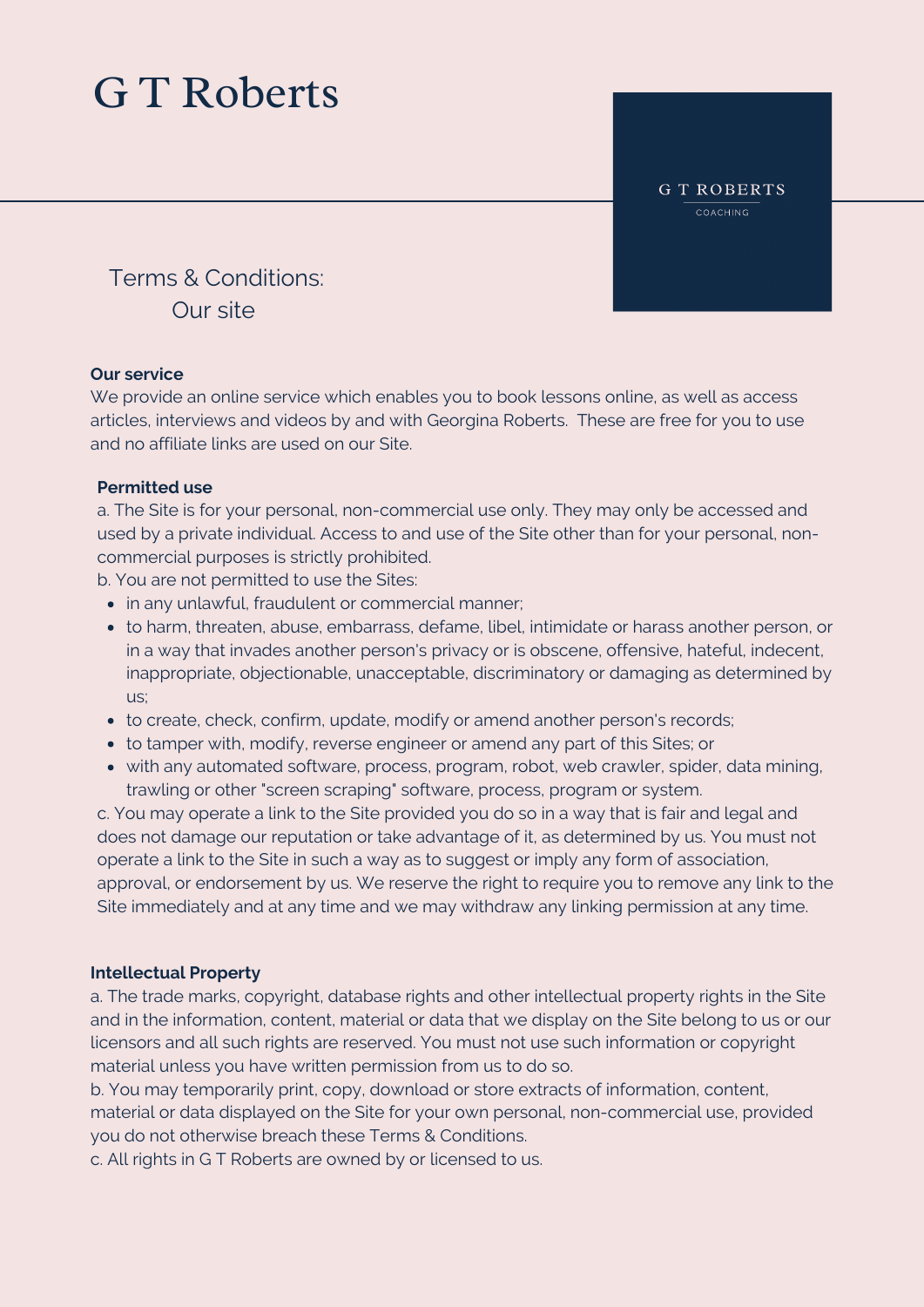**GT ROBERTS** COACHING

Terms & Conditions: Our site continued

### **Payments**

a. You agree to pay any fees and/or other charges incurred by you in accordance with any payment provisions set out on the Sites.

b. In general, payment for a Product/Service will be made on the relevant page when booking a lesson.

c. Where full payment for a Product/Servicet is required on the Site, it should be made in the secure area of the Site at the time of purchase for the Product/Service. Payment methods other than those stated on the Site will not be accepted.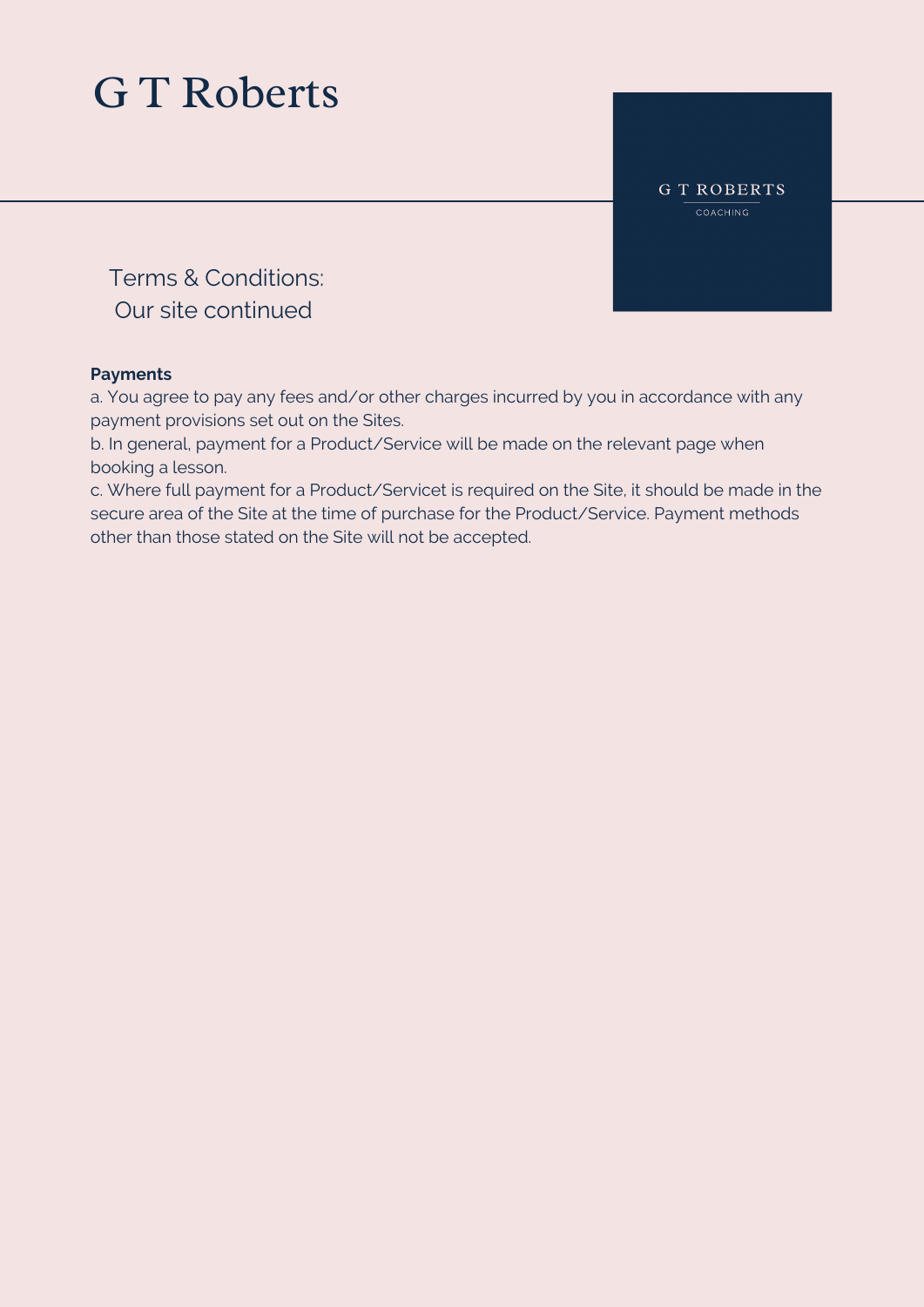**GT ROBERTS** COACHING

Terms & Conditions: Your responsibilities

You agree that you will be liable to us for any damage, loss, claim, demand, liability or expense (including reasonable legal fees) that we may suffer or incur arising out of or in connection with your conduct on the Site and/or your breach of these Terms & Conditions.

### **Your personal information and User Content**

a. You must get permission from any other person whose information you intend to provide on the Site before you provide it. In submitting any other person's details, you are confirming to us that you have their permission to do so and that they understand how their details will be used.

b. You must take all reasonable precautions (including using appropriate virus checking software) to ensure that any information, content, material or data you provide (including User Content) is free from viruses and anything else which may have a harmful effect on any part of the Site or the websites of third parties or any other technology.

### **Third party websites and services**

Any links to third party websites on our Site or in our emails are provided for your interest and convenience only. These websites are owned and operated by third parties over whom we do not have control. We do not endorse, recommend or accept responsibility for such third parties, their products or services, their websites or for any information, opinions or views given or advice provided by such third parties (whether on their websites or otherwise).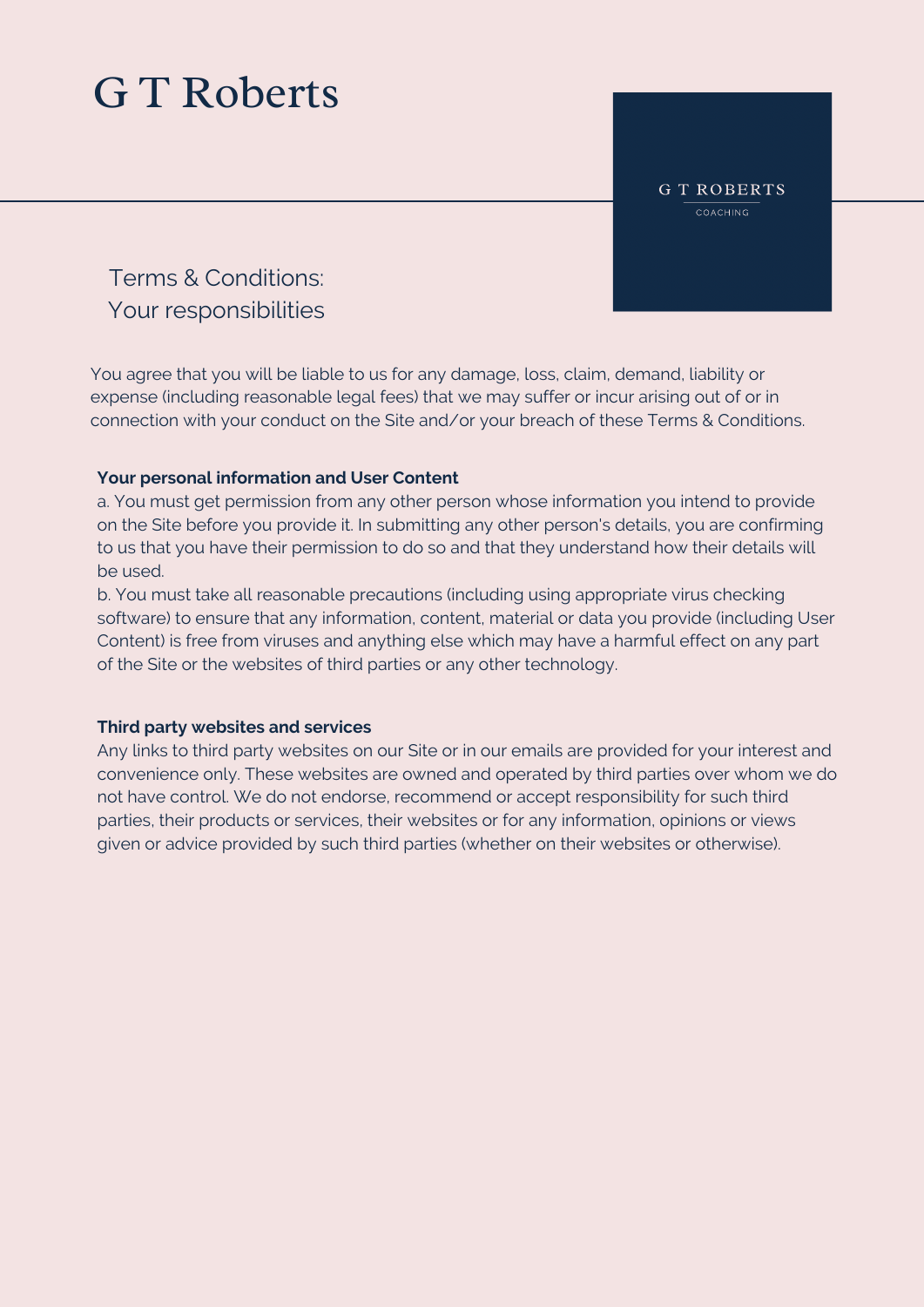**GT ROBERTS** COACHING

### Terms & Conditions: Our responsibilities and our liability to you

### **The information on our Sites**

a. We aim to ensure that the material on the Site (excluding, if applicable, any User Content) is accurate. We also try to correct any errors or omissions as soon as we can after being notified of them. However, we are not able to guarantee that the material on the Site is accurate and free from errors or omissions at all times. We reserve the right to add, amend, delete, edit, remove or modify any information, content, material or data displayed on the Site at any time and without notice.

b. From time to time we will run promotional offers or competitions ("Offers") on our Site. These will be subject to specific terms and conditions. All Offers will only be open to participation while they are promoted on our Site.

#### **Availability of the Site**

We aim to provide uninterrupted access to the Site but we give no warranty on this. We reserve the right to suspend, restrict or terminate your access to the Site at any time.

### **Exclusions of our liability**

We do not give any warranty that the Site is free from viruses or anything else which may have a harmful effect on any technology.